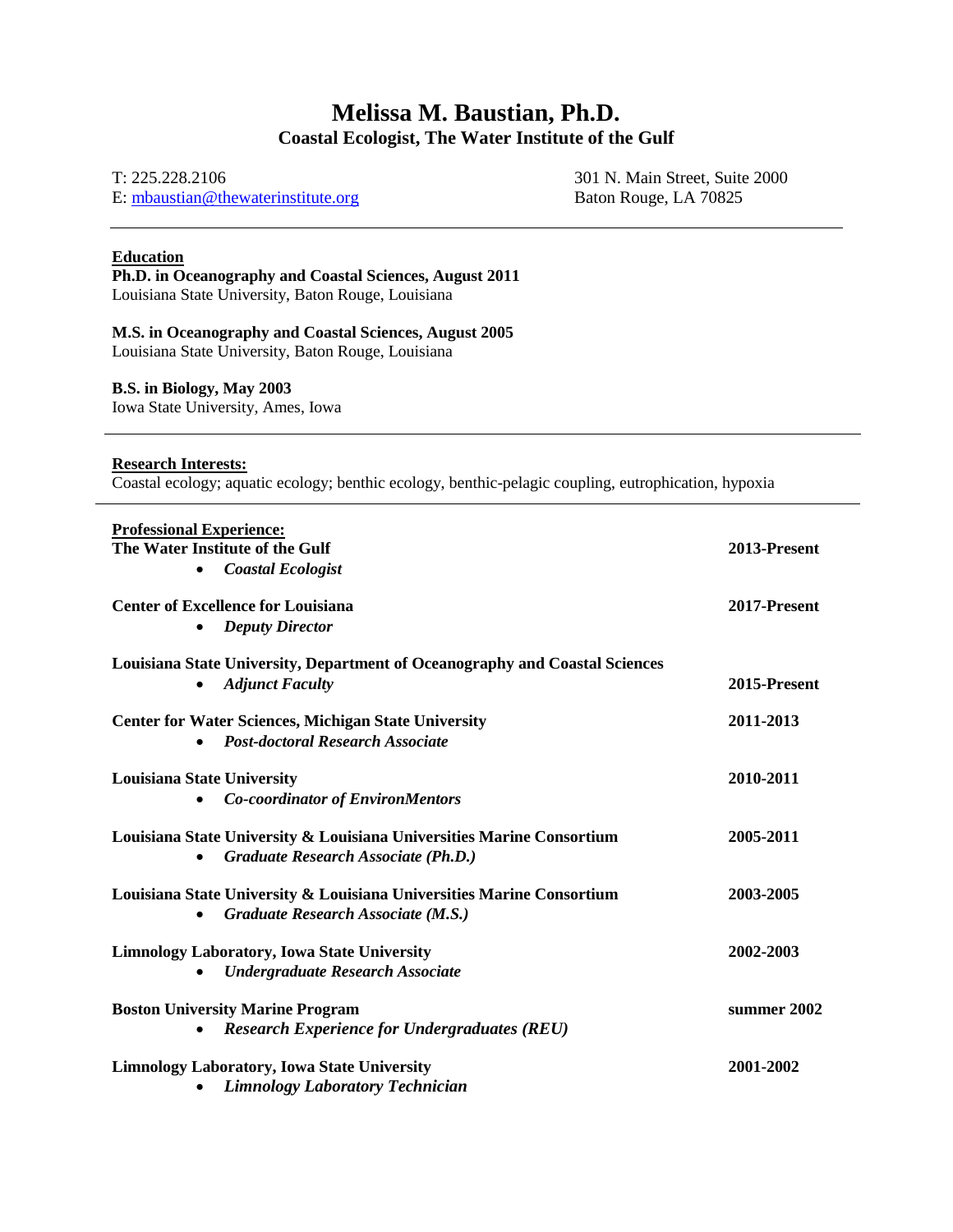#### **Recent Research Projects:**

#### **Impact of Climate-driven Shifts in Vegetation on Carbon Dynamics in Marsh Food Webs**

*The Water Institute of the Gulf, Baton Rouge, Louisiana*

In Louisiana, continued winter warming and drought conditions are projected to influence the spread of tropical mangrove species in coastal marshes leading to ecosystem-level shifts between salt marsh grass (*Spartina alterniflora*) / black mangrove (*Avicennia germinans*) ecotones. While mangroves are already present in coastal Louisiana, it is unknown how they might alter the structure and function of food webs at the salt marsh edge, which is an essential nursery habitat for commercially and recreationally important fish, shrimp and crabs. We are measuring stable isotope abundance of  $\delta^{13}C$ , and  $\delta^{15}N$  of specific primary producers and consumers to determine if the importance of available carbon sources in marsh food webs differ along a coastal salt marsh/mangrove gradient. Therefore, as mangroves expand, it is critical to determine if shifting basal carbon sources (plant material, phytoplankton, and soil organic matter) for marsh consumers will alter food web structure in marsh habitats. Collaborating with Dr. Mike Polito (Louisiana State University), Ms. Christina Powell (MS student, Louisiana State University) and Mr. Brandeus Davis (BS student, Louisiana State University). Funded by Louisiana Sea Grant.

#### **Modeling Diversion Related Nutrients**

*Louisiana Coastal Protection and Restoration Authority (CPRA), Baton Rouge, Louisiana* Basin-wide Model Development. Coordinated and oversaw project activities related to modeling (Delft3D) the potential nutrient effects from diverted Mississippi River water. Implemented and led estuarine field and laboratory data collection (estuary open water and sediments, wetland vegetation and soils) to help validate the current basin-wide conditions (Barataria and Breton Basins, Louisiana) and for future nutrient effects from proposed sediment diversions. Led collaborative efforts with sub-contractors (e.g., Deltares, ULL, LSU) to meet project deadlines. Developed and led worksessions with external experts to gain input on nutrient-related modeling progress. Managed project budget as well as junior staff, research interns and undergraduate workers. Collaborated with researchers and their teams from The Water Institute of the Gulf, including Dr. Ehab Meselhe and Dr. Mead Allison.

#### **Incorporating Nutrient Effects into Modeling**

*Louisiana Coastal Protection and Restoration Authority (CPRA), Baton Rouge, Louisiana* Provided technical expertise on the potential impacts of nutrients from sediment diversions to the coastal ecology of Louisiana. Elicited expert input about the influence and uncertainties of nutrient enrichment to

wetland vegetation, soils and estuarine pelagic and benthic habitats. Used experts, literature and available data to develop a work plan that incorporated nutrient dynamics into a simulation model. Collaborated with researchers from The Water Institute of the Gulf, including Dr. Ehab Meselhe and Mr. Leland Moss.

## **Decomposition and Accumulation of Organic Matter Across a Salinity Gradient**

*The Water Institute of the Gulf's Science and Engineering Plan, Baton Rouge, Louisiana* Investigating potential climate change effects on coastal vegetation and ecosystem processes in coastal Louisiana. Estimating coast wide decomposition and carbon accumulation rates from four main, salinity driven, marsh habitats within coastal Louisiana to better understand how climate change or management actions could influence long-term changes in salinity and associated ecological processes. Collaborating with scientists from The Water Institute of the Gulf, including Dr. Tim Carruthers and Mr. Leland Moss as well as collaborators from U.S. Geological Survey National Wetland and Aquatic Research Center (Dr. Camille Stagg) and Gulf South Research Corporation (Ms. Carey Perry).

#### **Benthic-pelagic Coupling in Aquatic Ecosystems**

#### *Center for Water Sciences, East Lansing, Michigan State University*

Researching the ecological effects of nutrient enrichment on the benthic-pelagic coupling mechanisms in lakes by analyzing data from the 2007 USEPA National Lakes Assessment ( $n = 1000$  lakes). Organized large data set with MS Access and SAS. Applying structural equation modeling with software SPSS AMOS and SAS to test hypotheses. Lead author on a review paper that discussed benthic-pelagic coupling mechanisms in fresh and marine ecosystems and their likely ecological responses to common stressors. Collaborated with Dr. Jan Stevenson from Michigan State University.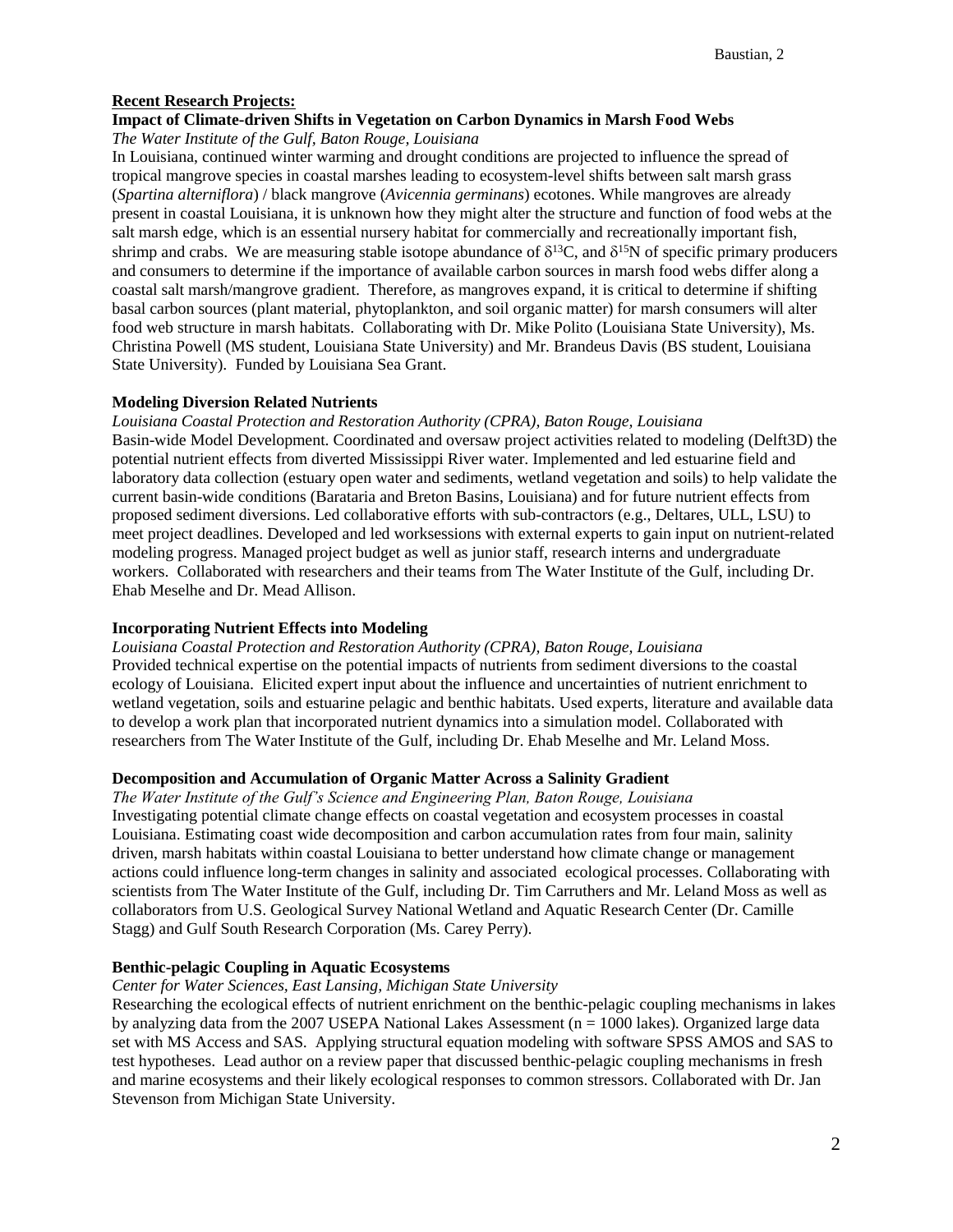#### **Coupling Socioeconomic and Ecological Systems for Water Sustainability**

*Center for Water Sciences, Michigan State University, East Lansing, Michigan*

Collaborating with interdisciplinary water researchers at the MSU Center for Water Sciences to determine and synthesize the essential contemporary and historical factors that couple human and aquatic systems, funded by the NSF Water, Sustainability and Climate program. Developing a systems dynamic model with an environmental economist to couple human and ecological systems by studying the impacts of anthropogenic nutrient and fecal pollution from Clinton River watershed to the ecosystem services of Lake St. Clair, Great Lakes. Synthesizing data for model parameters. Hosted a one-day stakeholder workshop (May 2012) to gain knowledge and refine conceptual model. Led the team in project management, including field collection of sediment vibracores from Lake St. Clair and Clinton River and for analyses of ecological and water-borne pathogenic paleoindicators. Collaborated with Dr. Joan Rose (Michigan State University), Dr. Jan Stevenson (Michigan State University) and Dr. Georgia Mavrommati (Dartmouth University).

#### **Microphytobenthos in the northern Gulf of Mexico Hypoxic Area**

*Louisiana State University & Louisiana Universities Marine Consortium, Baton Rouge, Louisiana* Conducted benthic ecological research to determine the composition and distribution of microphytobenthos (benthic algae + cyanobacteria) in northern Gulf of Mexico hypoxic region. Developed sampling protocol and experimental set-up to test hypotheses of presence of microphytobenthos and oxygen dynamics in the bottom water. Analyzed sediment and water samples for phytopigments and taxa composition of microalgae and cyanobacteria from water and sediment samples. Collaborated with Dr. Nancy Rabalais (Louisiana Universities Marine Consortium) and Dr. Eugene Turner (Louisiana State University).

## **PEER REVIEWED PUBLICATIONS**

*Google scholar link: <https://scholar.google.com/citations?user=Gp7ZFvoAAAAJ&hl=en>*

- **Baustian, M. M.,** Stagg, C. L., Perry, C. L., Moss, L., Carruthers, T., and Allison, M. A. 2017. "Relationships between salinity and short-term soil carbon accumulation rates from marsh types across a landscape in the Mississippi River Delta." *Wetlands*. [https://doi.org/10.1007/s13157-016-](https://doi.org/10.1007/s13157-016-0871-3) [0871-3](https://doi.org/10.1007/s13157-016-0871-3)
- Brooks, Y.M., **Baustian, M.M.,** Baskaran, M., Ostrom, N.E. and J. B. Rose. 2016. "Historic associations of fecal indicator marker concentrations to anthropogenic activities and climate in freshwater sediment cores." *Environmental Science and Technology.* 50:6902-6911. <http://pubs.acs.org/doi/abs/10.1021/acs.est.6b01372>
- Price, A., **Baustian, M.M.,** Turner, R.E. Rabalais, N.N., Chmura, G. 2016. "*Melitasphaeridium choanophorum* – a living dinoflagellate cyst fossil in the Gulf of Mexico." *Palynology.*  <http://www.tandfonline.com/doi/abs/10.1080/01916122.2016.1205676>
- Bargu, S., **Baustian, M.M.,** Rabalais, N.N., Del Rio, R., Von Korff, B., and R.E. Turner. 2016. "Influence of the Mississippi River on Pseudo-nitzschia spp. Abundance and Toxicity in Louisiana Coastal Waters." *Estuaries and Coasts.* <http://link.springer.com/article/10.1007/s12237-016-0088-y>
- **Baustian, M.M.,** Hansen, G., de Kluijver, A., Robinson, K., Henry Norton, E., Knoll, L., Rose, K, and C. Carey. 2014. "Linking the bottom to the top in aquatic ecosystems: mechanisms and stressors of benthic-pelagic coupling." Invited Eco-DAS X chapter for ASLO e-book. [http://www.aslo.org/books/ecodas10/ecodas10\\_025.pdf](http://www.aslo.org/books/ecodas10/ecodas10_025.pdf)
- Monk, M.H., **Baustian, M.M**., Saari, C.R., Welsh, S., D'Elia, C., Gaston, S., and J.E. Powers. 2014. "EnvironMentors: mentoring at-risk high school students through university partnerships." *International Journal of Environmental and Science Education.* 9:385-397. http://www.ijese.com/ijese.2014.223a.pdf
- Hansen, G.A., Sadro, S., **Baustian, M.M.,** and B. Stauffer. 2014. "Shifting career pathways of Ph.D. ecologists: Is it time to redefine the "alternative" career?" *Limnology and Oceanography Bulletin.*  23:2-5. http://aslo.org/bulletin/issues/14\_v23\_i1.pdf
- **Baustian, M.M.,** G. Mavrommati, et al. 2014. "A one hundred year review of the socioeconomic and ecological systems in Lake St. Clair, North America." Journal of Great Lakes Research, 40:15-26. http://dx.doi.org/10.1016/j.jglr.2013.11.006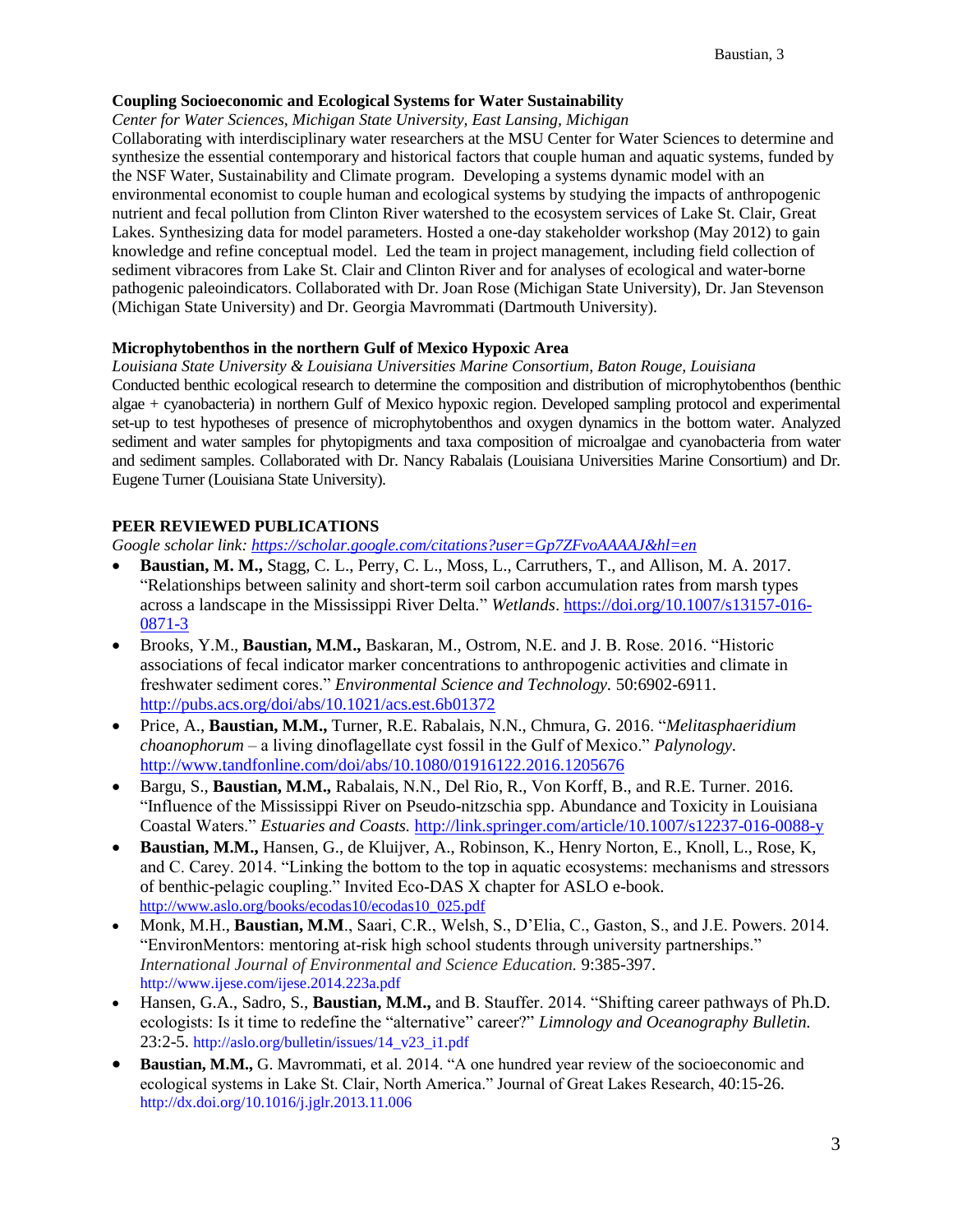- Mavrommati, G., **M.M. Baustian**, and E. Dreelin. 2013. "Coupling socioeconomic and lake systems for sustainability: a conceptual analysis using Lake St. Clair region as a case study." <http://dx.doi.org/10.1007/s13280-013-0432-4>
- **Baustian, M.M.,** Rabalais, N.N., Morrison, W.L. and R.E. Turner. 2013. "Microphytobenthos along the Louisiana continental shelf during mid-summer hypoxia." *Continental Shelf Research.*52:108-118. <http://dx.doi.org/10.1016/j.csr.2012.10.014>
- **Baustian, M.M.,** Rabalais, N.N., Morrison, W.L. and R.E. Turner. 2011. "Seasonal microphytobenthos on the hypoxic northern Gulf of Mexico continental shelf." *Marine Ecology Progress Series.* 436: 51–66. <http://dx.doi.org/10.3354/meps09262>
- Qian, S.S., Craig, J.K., **Baustian, M.M.** and N.N. Rabalais. 2009. "A Bayesian hierarchical modeling approach for analyzing observational data from marine ecological studies." *Marine Pollution Bulletin.* 58:1916–1921.<http://dx.doi.org/10.1016/j.marpolbul.2009.09.029>
- **Baustian, M.M.**, Craig, J.K. and N. N. Rabalais. 2009. "Effects of summer 2003 hypoxia on macrobenthos and Atlantic croaker foraging selectivity in the northern Gulf of Mexico." *Journal of Experimental Marine Biology and Ecology.* 381:S31-S37. <http://dx.doi.org/10.1016/j.jembe.2009.07.007>
- **Baustian, M.M.** and N.N. Rabalais. 2009. "Seasonal composition of benthic macroinfauna exposed to hypoxia in the northern Gulf of Mexico." *Estuaries and Coasts.* 32:975–983. <http://dx.doi.org/10.1007/s12237-009-9187-3>
- **Baustian, M.M.,** Bentley, S.J. and J.H. Wandersee. 2008. "Innovative assessment tools for a short, fast-paced, summer field course." *Journal of College Science Teaching.* 37:37-43. [http://learningcenter.nsta.org/product\\_detail.aspx?id=10.2505/4/jcst08\\_037\\_06\\_37](http://learningcenter.nsta.org/product_detail.aspx?id=10.2505/4/jcst08_037_06_37)
- **Millman, M.,** Teichberg, M, Martinetto, P and I. Valiela. 2002. "Response of shrimp populations to landderived nitrogen in Waquoit Bay." *Biological Bulletin*. 203:263-264 <http://www.biolbull.org/content/203/2/263.full.pdf+html>

## **Awards, Honors:**

- Awarded travel funds to attend the ASLO-sponsored *Ecological Dissertations in Aquatic Sciences* (Eco-DAS X) week-long symposia that fosters sustained, cross-disciplinary interactions among the top new researchers in ecological oceanography and limnology, Honolulu, HI, October 2012
- Joseph Lipsey, Sr. Memorial Scholarship Award, "For Excellence in the Studies of Marine Sciences," Department of Oceanography and Coastal Sciences, LSU, Spring 2009
- Dr. Theodore B. Ford Memorial Scholarship, Department Oceanography and Coastal Sciences, LSU, Fall 2008
- Second place for excellent presentation at Graduate Student Symposium, LUMCON, Spring 2008
- SEASPACE, Inc. scholarship for academic excellence, Spring 2006
- Honored in the "Top 50" student presentations at the Estuarine Research Federation conference, Norfolk, VA, Fall 2005
- "Honorable Mention" for an excellent presentation at Graduate Student Symposium, Cocodrie, LA, Spring 2005
- "Outstanding Undergraduate Student Award", Iowa Water Resources Research Institute, Spring 2003 (given to only one undergraduate in the state of Iowa per year)
- "Outstanding Upperclassman Award," ISU Biology/Zoology/Genetics Club, ISU, Fall 2002
- Iowa State University Study Abroad Scholarship, ISU, Fall 2002
- Nominated for "Student Employee of the Year" by Animal Ecology Department, ISU, Fall 2001
- Beta, Beta, Beta Biological Honor Society, ISU, 2001 2002
- Mortar Board Honor Society, ISU, 2001 2002
- Iowa State University Dean's list: Fall 2001, Fall 2002, Spring 2003
- Iowa Veterans Foundation scholarship, Fall 2000
- *Culver's*restaurant VIP Leadership scholarship, Fall 1999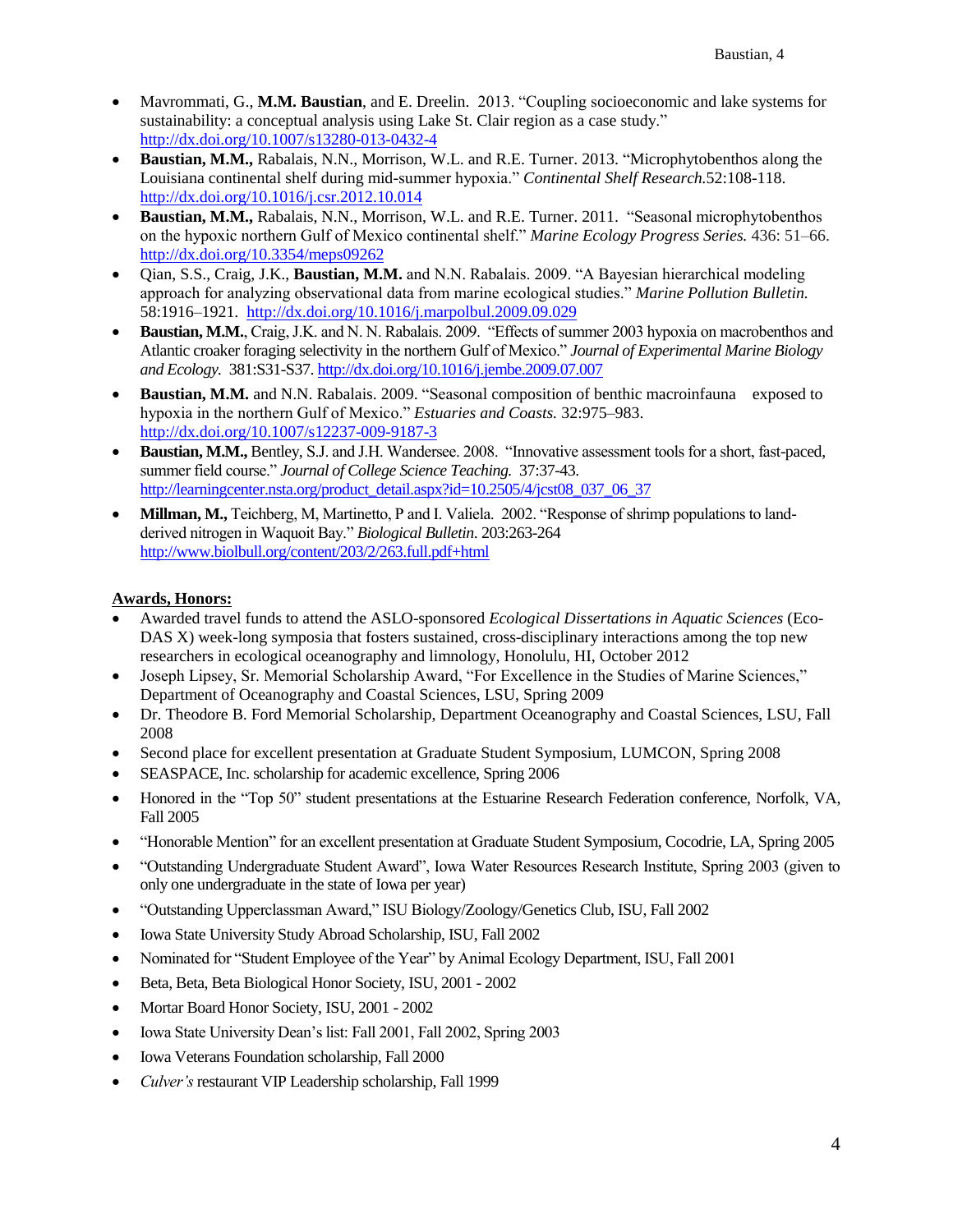## **Teaching Experience:**

Environmental Issues & Public Policy EnvironMentors Introduction to Oceanography Marine Field Geology

## **Professional Memberships:**

**Member, Association for the Sciences of Limnology and Oceanography (ASLO) Member, Coastal and Estuarine Research Federation (CERF) Member, International Association of Great Lakes Research (IAGLR)**

#### **Committee Memberships:**

Member, Education Committee, Coastal and Estuarine Research

#### **Science Service and Outreach:**

- Peer-reviewer for journals: Marine Ecology Progress Series, Ecosystems, Freshwater Biology, Marine Pollution Bulletin, Global Change Biology
- Peer-reviewer for proposals:National Science Foundation, Florida Sea Grant, The Water Institute of the Gulf, Louisiana Sea Grant
- Invited seminar. Bayou Vermilion Water quality of Bayou Vermilion: potential impacts and lessons learned from other models and case studies." Bayou Vermilion Preservation Association. Lafayette, LA. November 2016. Co-presented with Ehab Meselhe.
- Answered questions via Skype about careers in science from high school girls of McGehee High School ( via Ms. Annie Tete), New Orleans, LA, Nov. 2016
- Interviewed for a documentary about nutrient pollution in Mississippi River watershed and impacts to coastal Louisiana led by Water Quality Indiana, a class project from Ball State University. Baton Rouge, LA. Sept. 2016. waterqualityin.com
- Guest speaker at Pre-K classroom (4-5 year olds) for their ocean theme, developed 3 activities about the ocean, Southdowns PreK, Baton Rouge, LA, May 2015
- Discussed coastal Louisiana habitats and common organisms to general public as part of The Water Institute of the Gulf exhibition at the 2015 Kenilworth STEM Expo, February 2015
- Baton Rouge Earth Day Festival volunteer. The Water Institute of the Gulf's activity, *Testing our Coastal Waters*, April 2015
- Answered emailed questions about marine science careers from a student at Southeastern University, Hammond, LA, July 2014
- Guest lecturer for Coalition to Restore Coastal Louisiana and Brown University about *Coastal Hypoxia*, Annunciation Mission, New Orleans, LA April 2014.
- Guest lecturer at Mason Area Historical Society about *History of Water Quality in the Great Lakes*, Mason, MI, May 2013. http://www.masonmuseum.org/Home.html
- Guest speaker at preschool classroom (2-3 year olds) for their ocean theme, Michigan State University Child Development Laboratory, East Lansing, MI, Feb. 2013
- Mentor for the ASLO Multicultural Program at Aquatic Sciences Meeting. Met with minority students daily to help navigate the meeting and to help meet other scientists. New Orleans, LA, Feb. 2013.
- Conference Judge for student oral and poster presentations:
	- o Association for Sciences of Limnology and Oceanography, New Orleans, LA, Feb. 2013
	- o Coastal and Estuarine Research Federation, Daytona Beach, FL, Nov. 2011
- Participant in the development and planning of the state of Louisiana *Environmental Literacy Plan* part of the *No Child Left Inside* initiative, July 2010 to Aug. 2011
- Science Fair Judge: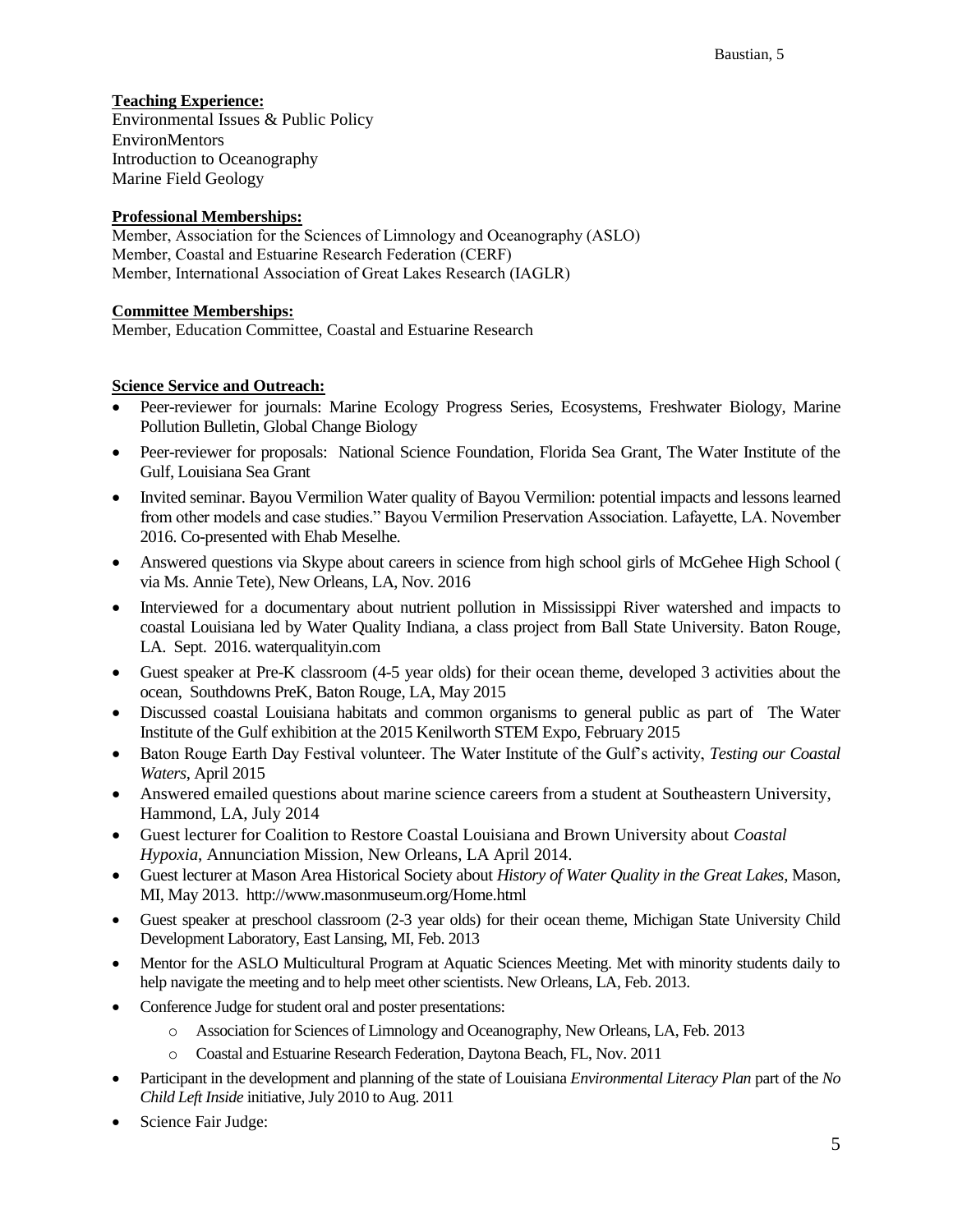- o LSU Chapter of *EnvironMentors*, Scotlandville Magnet High School, Baton Rouge, LA, April 2014, 2015
- o Scotlandville Magnet High School, Baton Rouge, LA, Nov. 2010
- o Terrebonne Parish Science Fair (Jr. High), Baton Rouge, Louisiana, Dec. 2008
- o St. Joseph's Academy, Baton Rouge, Louisiana, 9th-12th grade, Spring 2007
- o Louisiana State Region VII, 9<sup>th</sup> -12<sup>th</sup> grade, LSU Field House, Spring 2007
- Baton Rouge Earth Day Festival volunteer at LUMCON's interactive animal specimen display, April 2010
- Volunteer scientist for LUMCON's weekend-long workshop titled *From H-2-O* that helped local science teachers develop lesson plans and activities that engage students in the importance of water quality, Jan. 2009
- Answered emailed questions about careers in science from a student of St. Amant High School, Ascension Parish School District, Louisiana, Jan. 2009
- Mentored an international high school science fair recipient on a research cruise to learn more about hypoxia in aquatic systems, Summer 2008
- Volunteer scientist for the NSF funded program, Centers for Ocean Science Education Excellence (COSEE) - Central Gulf of Mexico Teacher/Scientist Institute, a week-long intensive workshop at LUMCON, Summer 2007
- Education Outreach Coordinator for Marine Environmental Researchers (MER), LSU, Fall 2006 Spring 2007
- Active volunteer for Louisiana Sea Grant sponsored event, *Ocean Commotion*, Fall 2004 2010, 2014, 2016
- Taught first graders at University Laboratory School about the ocean, Baton Rouge, LA, Fall 2007
- Co-lead MER to create a booth at Polk Elementary School Science Fair, Baton Rouge, LA, Fall 2005
- Educated the public about the *Dead Zone* at LUMCON's open house, 2004, 2006, 2008
- Invited K-12 students into the LSU laboratory to teach them about marine macrobenthos, Baton Rouge, LA, Spring 2004

## **Training Courses:**

- Macrobenthic Organisms as Indicators of Estuarine Health. November 2016. Pensacola Beach, Fl.
- Compass: Communicating Your Science. September 2016. Lacombe, LA.
- R Software Training Workshop, January 14, 2015
- Delft3D Water Quality Modeling Workshop, March 16-17, 2014, New Orleans, LA
- Aquatic GIS course, St. Louis University, June 12-14, 2013
- Write Winning Grants course, Michigan State University, January 4, 2012

## **CONFERENCE PROCEEDINGS AND PRESENTATIONS**

- **Melissa M. Baustian,** Hoonshin Jung, Ehab Meselhe, Scott-Duke Sylvester, and Jenneke Visser. Simulating Ecological Responses to Coastal Ecosystem Restoration: A Case Study of Proposed Sediment Diversion Operation on the Lower Mississippi River. Restore America's Estuary Summit. New Orleans, December 2016.
- Leland C. Moss, **Melissa M. Baustian**, Camille L. Stagg, Carey L. Perry, Tim Carruthers, Mead A. Allison. Carbon Accumulation Rates Across Four Marsh Habitats in Coastal Louisiana. Restore America's Estuary Summit. New Orleans, LA. December 2016.
- Ehab Meselhe and **Melissa M. Baustian**. Development and application of a basin wide biophysical model. Presented at Establishing a Cooperative Hypoxic Zone Monitoring Program. Stennis Space Center, MS. September 2016.
- **Melissa M. Baustian**, Christina Powell, Brandeus Davis, Mike Polito. 2016. Moving on Up:
- The role of black mangroves in introducing and mediating basal carbon sources in estuarine food webs. Gulf Estuarine Research Society Meeting. 3-5 Nov. Pensacola Beach, FL.
- **Melissa M. Baustian**, Hoonshin Jung, Ehab Meselhe, Johannes Smits. 2016. Model Development for Deltaic and Coastal Ecosystem Restoration: Nutrients, Pelagic Primary Production and Sedimentary Processes. State of the Coast. 1-3 June. New Orleans, LA.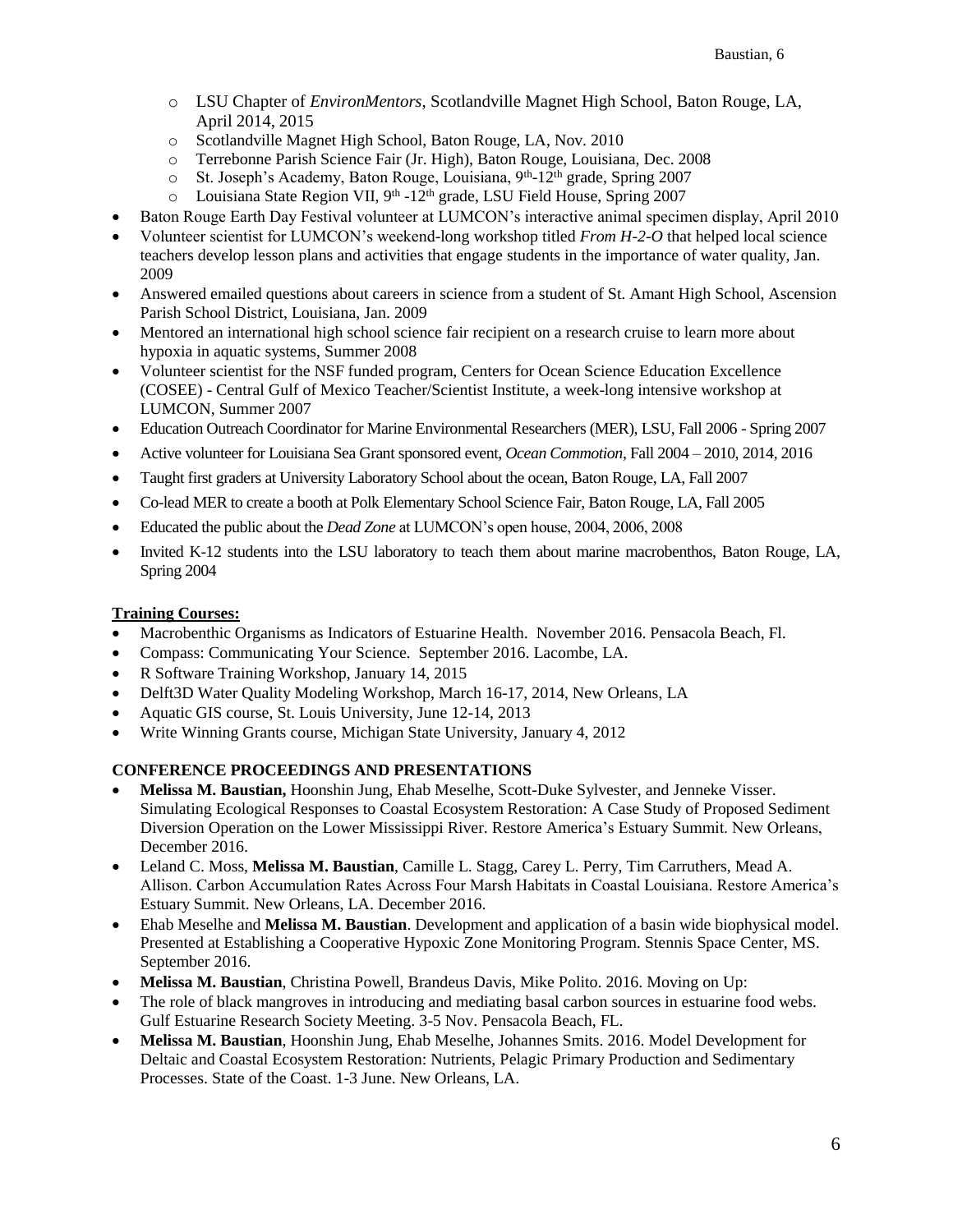- Leland Moss, **Melissa M. Baustian**, Camille Stagg, Carey L. Perry, Tim Carruthers, Mead Allison. 2016. Current and historic carbon storage in four marsh habitats in coastal Louisiana. State of the Coast. 1-3 June. New Orleans, LA.
- Ehab Meselhe, **Melissa M. Baustian,** Kazi Sadid, Fei Xing, Katelyn Costanza, Hoon Jung, Mead Allison, Elizabeth Jarrell, A. Carol Parsons Richards, James Pahl. Morphologic and Ecologic Analysis of a Proposed Network of Mississippi River Sediment Diversions. Ocean Sciences Meeting. 21-26 February. New Orleans, LA.
- **Melissa M. Baustian,** Camille Stagg, Carey L. Perry, Leland Moss, Tim Carruthers, Mead Allison. 2016. Historic and current carbon storage in four marsh habitats of coastal Louisiana: Insight into potential responses to future global climate change and coastal restoration. Ocean Sciences Meeting. 21-26 February. New Orleans, LA.
- Mike Polito, Johnson, J., Mauney, M.T., Davis, B., **Melissa M. Baustian** Olin, J.A., Jensen, O., Lopez-Duarte, P., Able, K., Fodrie, J. 2016. Tracking carbon flow through marsh food webs using compound specific-stable isotope analysis. Gulf of Mexico Oil Spill and Ecosystem Science Conference. 1-4 February 2016. Tampa, Florida.
- **Melissa M. Baustian**, Leland Moss, Camille Stagg, Carey L. Perry, and Tim J.B. Carruthers. 2015. Current and historic carbon storage in four marsh habitats in coastal Louisiana. Coastal and Estuarine Research Federation Biennial Meeting, 8-12 November, Portland, Oregon.
- Ehab Meselhe, **Melissa M. Baustian,** Hoon Jung, Ashok Khadka, Kazi Sadid, Mead Allison, Cyndhia Ramatchandirane, Denise Reed, Elizabeth Jarrell, and James Pahl. 2015. Predictive Modeling for Planning the Operation of a Proposed Network of Diversion Projects across the South Louisiana Landscape. Coastal and Estuarine Research Federation Biennial Meeting, 8-12 November, Portland, Oregon.
- Carruthers, Tim J.B., **Melissa M. Baustian,** Camille Stagg, Carey L. Perry, Kelly M. Darnell, and Ann C. Hijuelos. 2015. Integrated Ecosystem Function: Using Habitat Suitability Index Models to Assess Linkages to Emergent and Submerged Aquatic Habitats**.** Coastal and Estuarine Research Federation Biennial Meeting, 8-12 November, Portland, Oregon.
- Stagg, Camille, L., Sarai Piazza, **Melissa M. Baustian,** Carey L. Perry., Tim Carruthers, Don Schoolmaster, and Greg Snedden. 2015. Identifying Controls on Organic Matter and Decomposition in Coastal Wetlands along a Landscape Salinity Gradient. Coastal and Estuarine Research Federation Biennial Meeting, 8-12 November, Portland, Oregon.
- Ramatchandirane, C., Brendan Yuill, Mead A. Allison, **Melissa M. Baustian,** and Ehab Meselhe. 2015**.**  Observational network studies of receiving basin dynamics along lower Mississippi River in coastal Louisiana. Coastal and Estuarine Research Federation Biennial Meeting, 8-12 November, Portland, Oregon.
- **Melissa M. Baustian** and Hoon Jung. 2015. Mississippi River Hydrodynamics and Delta Management Study Basin-Wide Model Development: Fate of Nutrients. Diversion Expert Panel Workshop, 27 October, Baton Rouge, Louisiana.
- Duke-Sylvester, Scott .M., Jenneke Visser, and **Melissa M. Baustian.** 2015. Mississippi River Hydrodynamics and Delta Management Study Basin-Wide Model Development: Vegetation Changes. Diversion Expert Panel Workshop, 27 October, Baton Rouge, Louisiana.
- Davis, Brandeus, Mike Polito, and **Melissa M. Baustian.** 2015. Impact of Climate-Driven Vegetation Shifts on Carbon Dynamics In Marsh Food Webs. Louisiana State University Undergraduate Research Conference. 6 November, Baton Rouge, Louisiana.
- Allison, Mead A. and **Melissa M. Baustian.** 2015. Recent Water Institute observational studies at legacy diversions: Bonnet Carré, West Bay, Davis Pond and Caernarvon. NGO Workshop on Legacy Diversions, 7-8 October, Hammond, Louisiana.
- Ramatchandirane, Cyndhia, Brendan Yuill, Mead A. Allison, **Melissa M. Baustian** and Ehab Meselhe. 2015**.** Observations of basin-wide dynamics along the lower Mississippi River via in-situ and remotely sensed data. American Shore and Beach Preservation Association Meeting, 14-16 October, New Orleans, Louisiana.
- **Melissa M. Baustian** and Ehab Meselhe. 2015. Basin Wide Delft3D Model Development for Delta Management Study. Diversion Expert Panel Workshop, 4-5 August, Plaquemines Parish, Louisiana.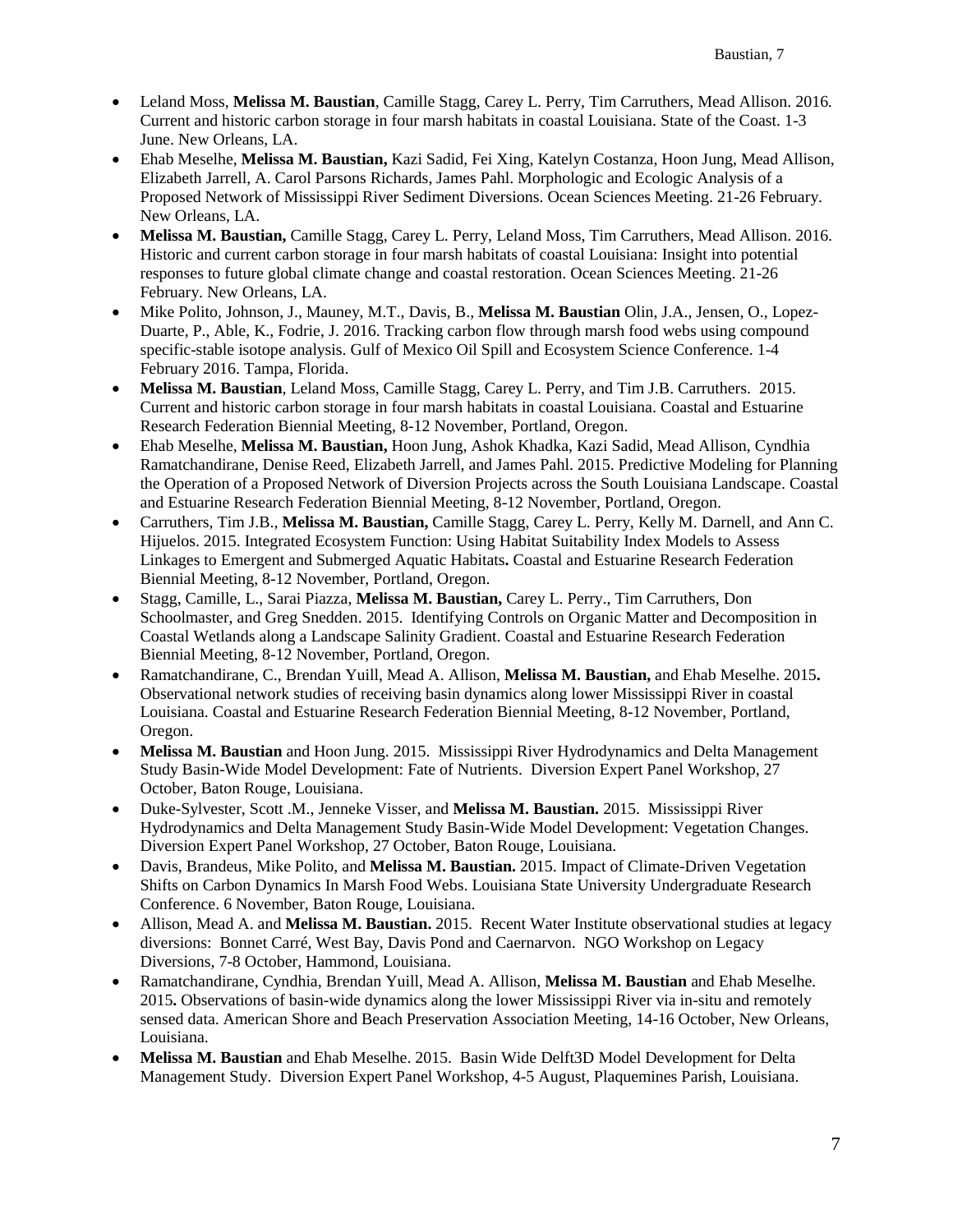- Duke-Sylvester, Scott M., Jenneke Visser, **Melissa M. Baustian** 2015. The Water Institute of the Gulf Delta Management Vegetation Models. Diversion Expert Panel Workshop, 4-5 August, Plaquemines Parish, Louisiana.
- Allison, Mead A. and **Melissa M. Baustian.** 2015. Data collection in support of basin-wide model development for the Delta Management Study. Diversion Expert Panel Workshop, 4-5 August, Plaquemines Parish, Louisiana.
- Carruthers, Tim J.B., **Melissa M. Baustian,** Camille Stagg, Carey L. Perry, Kelly M. Darnell, and Ann C. Hijuelos. 2015. Linking fisheries to emergent and submerged aquatic habitats using habitat suitability index models. Louisiana American Fisheries Society, 28-29 May, Baton Rouge, LA.
- Jamal Mathurin, **Melissa M. Baustian,** and Sibel Bargu. Comparison of Phytoplankton Community Composition in Two Coastal Louisiana Estuaries. LSU Discover, Undergraduate Research Forum. Baton Rouge, LA. April 2015.
- **Melissa M. Baustian**, Ehab Meselhe\*, Mead Allison, et al. 2014. Large Scale Nutrient, Wetland Vegetation and Morphodynamic Modeling for the Lower Mississippi Delta and Surrounding Receiving Basins. Delft Software Days, Delft, The Netherlands, November 2014. \*Presenter
- **Melissa M. Baustian** and Leland Moss. Diverting More than Sediment and Water: Nutrient Effects From Proposed Mississippi River Sediment Diversions. Joint Aquatic Sciences Meeting, Portland, OR. May 2014
- Ehab Meselhe, Eric White, **Melissa Baustian**, Brady Couvillion, Scott Duke-Sylvester, Mandy Green, Emad Habib, Alaina Owens, James Pahl, Jenni Schindler, Denise Reed, Mallory Rodrigue, Jenneke Visser, Brendan Yuill. Developing Future Uncertainty Scenarios. State of Coast. New Orleans, LA. March 2014.
- **Melissa M. Baustian** and R. Jan Stevenson. Impacts of nutrient enrichment to the benthic-pelagic coupling mechanisms in the Nation's freshwater lakes. Aquatic Sciences Meeting. Association for the Sciences of Limnology and Oceanography. New Orleans, LA. February 2013.
- **Melissa M. Baustian**. Benthic-pelagic coupling in aquatic ecosystems: identifying the mechanisms and stressors. Ecological Dissertations in Aquatic Sciences (Eco-DAS X). Honolulu, HI. October 2012.
- Stephen Gasteyer, **Melissa M. Baustian**, Peter Esselman, and Georgia Mavrommati. Learning from adaptable water systems a 100-year perspective of the Lake St. Clair watershed: Gathering data sets for linking complex models in the Great Lakes*.* NSF Water, Sustainability and Climate PI meeting. Arlington, VA. November 2011.
- **Melissa M. Baustian,** Nancy N. Rabalais, Wendy L. Morrison, and R.E. Turner. Microphytobenthos and their potential role in the northern Gulf of Mexico hypoxic zone. Coastal and Estuarine Research Federation conference. Daytona Beach, FL. November 2011.
- **Melissa M. Baustian,** Melissa H. Monk, Susan Welsh, Lauren Land, Christopher D'Elia, and Suzan Gaston. EnvironMentors: a successful multidisciplinary environmental science mentoring program. Coastal and Estuarine Research Federation conference. Daytona Beach, FL. November 2011.
- **Melissa M. Baustian,** Nancy N. Rabalais, Wendy L. Morrison, and R.E. Turner. Presence of microphytobenthos on the Texas-Louisiana continental shelf during summer hypoxia. Benthic Ecology Meeting. Mobile, AL. March 2011.
- **Melissa M. Baustian**, Nancy. N. Rabalais, and Wendy L. Morrison. Benthic primary producers on the eutrophic northern Gulf of Mexico continental shelf. School of Coast and Environment Graduate Student Seminar. Baton Rouge, LA. November 2009.
- **Melissa M. Baustian**, Nancy. N. Rabalais, and Wendy L. Morrison. Benthic primary producers on the eutrophic northern Gulf of Mexico continental shelf. Coastal and Estuarine Research Federation conference. Portland, OR. November 2009.
- **Melissa M. Baustian** and Nancy. N Rabalais. The effect of light on hypoxic bottom-water oxygen concentrations in the northern Gulf of Mexico. Ocean Sciences meeting. Orlando, Fl. March 2008.
- **Melissa M. Baustian** and Nancy N. Rabalais. The effect of light on hypoxic bottom-water oxygen concentrations in the northern Gulf of Mexico. Graduate Student Symposium. Cocodrie, LA. February 2008.
- **Melissa M. Baustian** and Nancy N. Rabalais. Detecting benthic primary producers in the northern Gulf of Mexico hypoxia region. Estuarine Research Federation conference. Providence, RI. November 2007.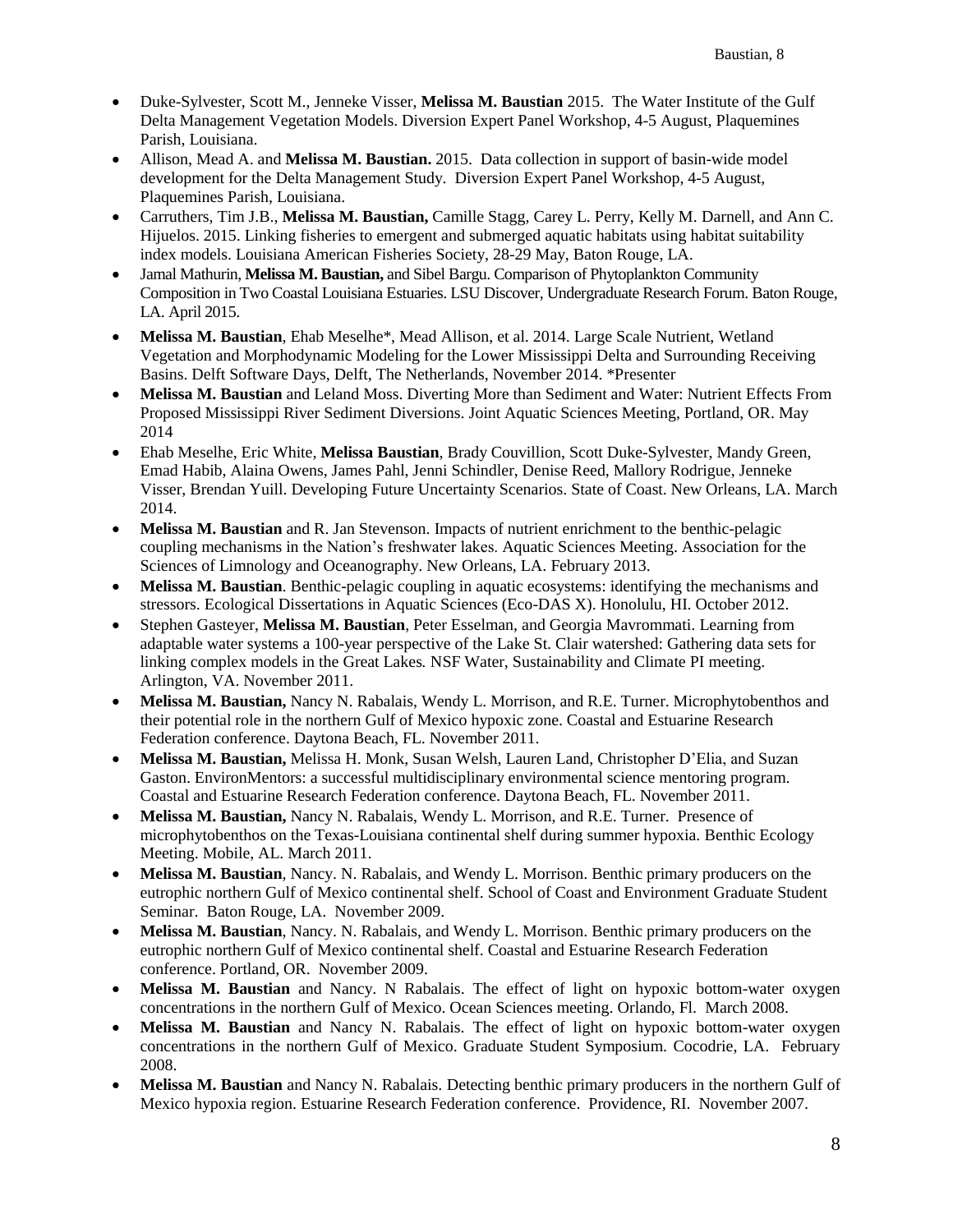- **Melissa M. Baustian**, J. Kevin Craig, and Nancy N. Rabalais. Benthic communities and croaker foraging during summer hypoxia. NOAA sponsored meeting: *Ecological Impacts of Hypoxia*, Bay St. Louis, MS. March 2007.
- **Melissa M. Baustian**, J. Kevin Craig, and Nancy N. Rabalais. Potential benthic prey and selectivity of Atlantic croaker during summer hypoxia. School of Coast and Environment Student Seminar. Baton Rouge, LA. April 2006.
- **Melissa M. Baustian,** J. Kevin Craig and Nancy N. Rabalais. Benthic communities and croaker foraging during summer hypoxia. NOAA sponsored *Hypoxia Effects on Living Resources in the Gulf of Mexico* meeting. New Orleans, LA. September 2006.
- **Melissa M. Baustian.** Available Prey for Demersal Predators in a Seasonally Hypoxic Area (C6B). School of Coast and Environment Student Seminar. Baton Rouge, LA. April 2005.
- **Melissa M. Baustian,** Nancy N. Rabalais and J. Kevin Craig. Prey availability for demersal predators in relation to hypoxia in the northern Gulf of Mexico. Estuarine Research Federation conference. Norfolk, VA. October 2005.
- **Melissa M. Baustian** and Nancy N. Rabalais. Prey availability for demersal predators in and outside of hypoxia in the northern Gulf of Mexico. Graduate Student Symposium. Cocodrie, LA. January 2005.
- **Melissa M. Baustian** and Nancy N. Rabalais. Prey availability for demersal predators in and outside of hypoxia in the northern Gulf of Mexico. Benthic Ecology Meeting. Williamsburg, VA. April 2005.
- **Melissa Millman,** C. Cherrier, J. Ramstack and J. Downing. Seasonal succession of the phytoplankton community in the Ada Hayden Lake, Ames, IA. Iowa Women in Natural Resources Conference. Sioux City, IA. February 2003.
- **Melissa Millman**, Mirta Teichberg, Paulina Martinetto, and Ivan Valiela. Response of shrimp populations to land-derived nitrogen in Waquoit Bay. Marine Biological Laboratory General Scientific Meetings. Woods Hole, MA. August 2002.

## **OTHER PUBLICATIONS**

- **Baustian, M.M.,** Meselhe, E.A. Jung, H., Liang, M. & Messina, F. 2016. TO35: Barataria Basin Water Quality Data Collection for Model Refinement. The Water Institute of the Gulf. Prepared for and funded by the Coastal Protection and Restoration Authority. Baton Rouge, LA.
- Jung, H., **Baustian, M.M**., & Meselhe, E.A. 2016. TO15/16: Outfall areas in Barataria and Breton Sound: Water quality Model Improvement. The Water Institute of the Gulf. Prepared for and funded by the Coastal Protection and Restoration Authority. Baton Rouge, LA.
- Jung, H., **Baustian, M.M**., & Meselhe, E.A. 2016. TO15/16: Outfall areas in Barataria and Breton Sound: Vegetation Model Improvement. The Water Institute of the Gulf. Prepared for and funded by the Coastal Protection and Restoration Authority. Baton Rouge, LA.
- Meselhe, E.A., **Baustian, M.M.,** Allison, M.A. (Eds.) 2015. Basin wide model development for the Louisiana Coastal Area Mississippi River hydrodynamic and delta management study. The Water Institute of the Gulf. Prepared for and funded by the Coastal Protection and Restoration Authority. Baton Rouge, LA.
- Meselhe, E.A., **Baustian, M.M.,** Khadka, A., Jung, H., Sadid, K., Duke Sylvester, S.M., Visser, J.M., Smits, J., van Maren, B., Harezlak, V. & Jeuken, M. 2015. Basin wide Model Development for the LCA Mississippi River Hydrodynamic and Delta Management Study. Report 3: Calibration, and Validation of Delft3D Models. The Water Institute of the Gulf. Prepared for and funded by the Coastal Protection and Restoration Authority under Task Order 27.1. Baton Rouge, LA.
- Allison, M., **Baustian, M.M.,** Moss, L.C., Ramatchandirane, C., Yuill, B. and D. Weathers. 2015. Basin wide Model Development for the LCA Mississippi River Hydrodynamic and Delta Management Study. Report 2: Data Collection in the Receiving Basins. The Water Institute of the Gulf. Prepared and funded by the Coastal Protection and Restoration Authority under Task Order 27.1. Baton Rouge, LA.